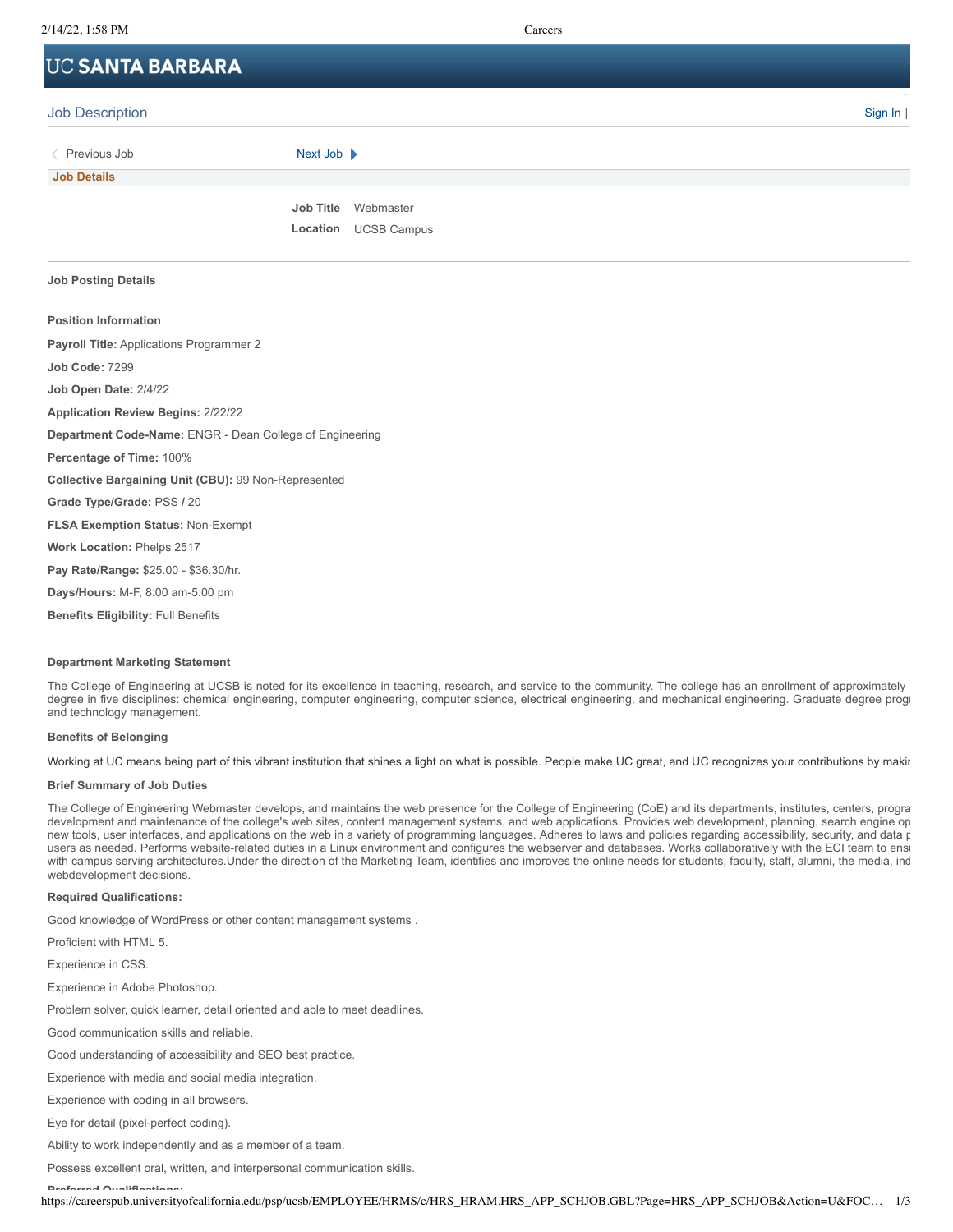# 2/14/22, 1:58 PM Careers

# **Preferred Qualifications:**

Experience with Drupal.

Desire to create best-in-class products and stay on top of the latest web technologies.

Demonstrates initiative and flexibility.

Positive attitude and love working with a team.

#### **Special Conditions of Employment**

- Satisfactory conviction history **[background check.](https://www.hr.ucsb.edu/hr-units/talent-acquisition/all-about-background-checks)**
- [UCSB is a Tobacco-Free environment.](https://tobaccofree.ucsb.edu/policy)

# **Special Instructions**

For full consideration, please include a resume and a cover letter as part of your application.

#### **Job Functions/Percentage of Time/Duties**

#### **1. Web Development and Design - Essential Duty; 45%, Daily**

Develops, programs, and deploys dynamic web sites and web applications for online communication and collaboration. Strong Drupal and related modules skills, (X)HT Content Management Systems, modules, API's, version control and other technologies and systems to implement these applications. Responsible for project specificati Must adhere to IS-3, FERPA, and PCI-DSS data security policies. Implements projects to adhere to accessibility laws and policies, such as ADA and Section 508. Integ

### **2. Create, Update, and Maintain Website Content – Essential Duty; 20%; Daily**

Works with the CoE Marketing Team and other department liaisons to provide content update son various websites. Provides tools and training to allow other users to u appropriate compression and delivery methods for images, video, and sound. Fixes broken links and sets up redirects for moved content. Implements Search Engine O including Content Management Systems and databases. Implements or applies routine security updates for web applications. Adds new features and fixes. Performs lig Documents, reports, and fixes any attacks or security breaches.

#### **3. Website Layout and Design – Essential Duty; 20%;** Daily

Creates website layout and graphical design with emphasis on function, usability, and aesthetic appearance. Creates graphical user interfaces for web applications. Cre creates and manipulates graphic elements while being aware of accessibility issues in design.

#### **4. Web Interface and Schema – Essential Duty; 5%; Daily**

Develops and maintains web interfaces and schema to SQL databases holding faculty, staff, and/or alumni information. Coordinates integration of databases with camp websites and applications.

# **5. Customer Service – Essential Duty; 5%; Daily**

Works closely with representatives from various College of Engineering (CoE) units to meet customer design needs. Provides customers with consultation, quotes, and page problems. Records recharge hours and provides monthly recharge billings to the Dean's office. Provides website analytics integration when requested.

#### **6. Other – Essential Duty; 5%; Daily**

Performs other duties as assigned.

#### **Pandemic Statement**

The University of California is vigilantly monitoring and acting in accordance with all applicable public health directives related to COVID-19. As a condition of employm Individuals under the policy must provide proof of Full Vaccination or, if applicable, submit a request for Exception (based on Medical Exemption, Disability, and/or Relig provide proof of receiving at least one dose of a COVID-19 Vaccine no later than 14 calendar days after their first date of employment and provide proof of Full Vaccinat than 14 calendar days after their first date of employment. (Capitalized terms in this paragraph are defined in the policy.) Federal, state, or local public health directives

For more information, please visit:

- UC Santa Barbara COVID-19 Information: <https://www.ucsb.edu/COVID-19-information>
- UC SARS-CoV-2 (COVID -19) Vaccination Program Policy: [https://policy.ucop.edu/doc/5000695/SARS-CoV-2\\_Covid-19](https://policy.ucop.edu/doc/5000695/SARS-CoV-2_Covid-19)

*\* Covered Individuals: A Covered Individual includes anyone designated as Personnel, Students, or Trainees under this Policy who physically access a University Facili patient, or an art, athletics, entertainment, or other publicly accessible venue at a Location as a member of the public, is not a Covered Individual.*

#### **Equal Opportunity/Affirmative Action Statement**

The University of California is an Equal Opportunity/Affirmative Action Employer, and all qualified applicants will receive consideration for employment without regard to characteristic protected by law.

#### **Reasonable Accommodations**

The University of California endeavors to make [https://jobs.ucsb.edu](https://jobs.ucsb.edu/) accessible to any and all users. If you would like to contact us regarding the accessibility of our we email [katherine.abad@hr.ucsb.edu.](file:///C:/Users/User/Desktop/katherine.abad@hr.ucsb.edu) This contact information is for accommodation requests only and cannot be used to inquire about the status of applications.

#### **Privacy Notification Statement**

The State of California Information Practices Act of 1977 (effective July 1978) requires the University to provide the following information to individuals who are asked to tracking purposes and to collect applicant contact information. Affirmative Action and Equal Employment Opportunity Data Form: Information furnished on this form is re comply with Affirmative Action regulations issued pursuant to Executive Order 11246, Federal Revised Order No. 4, Section 503 of the Rehabilitation Act of 1973 and S is no penalty for not completing this form. The offices responsible for maintaining the information supplied on this form are the UCSB Human Resources Office and the .

GENERAL DATA PROTECTION REGULATION (GDPR) STATEMENT FOR PERSONS IN THE EUROPEAN ECONOMIC AREA: As part of our commitment to protecti a person in the European Economic Area, with information regarding the types of personal information that the University of California's Human Resources departments supplied on this form are the UCSB Human Resources Office and the Affirmative Action Office.

**Notice of Availability of the UCSB Annual Security Report**

The University is committed to providing a safe and secure campus environment for our students, faculty, staff, and visitors. In accordance with the "Jeanne Clery Disck information regarding campus safety and security policies, crime statistics, and resources to current and prospective students and employees. This report includes statis off-campus buildings or property, and on public property adjacent to and accessible from campus. The report also includes campus policies concerning crime prevention Security Report, visit [www.police.ucsb.edu/asr](http://www.police.ucsb.edu/asr). A copy of this report may also be requested by contacting the UCSB Police Department (call 805-893-3446 or visit 574 P requirements, please visit [www.police.ucsb.edu/clery-act](http://www.police.ucsb.edu/clery-act).

https://careerspub.universityofcalifornia.edu/psp/ucsb/EMPLOYEE/HRMS/c/HRS\_HRAM.HRS\_APP\_SCHJOB.GBL?Page=HRS\_APP\_SCHJOB&Action=U&FOC… 2/3